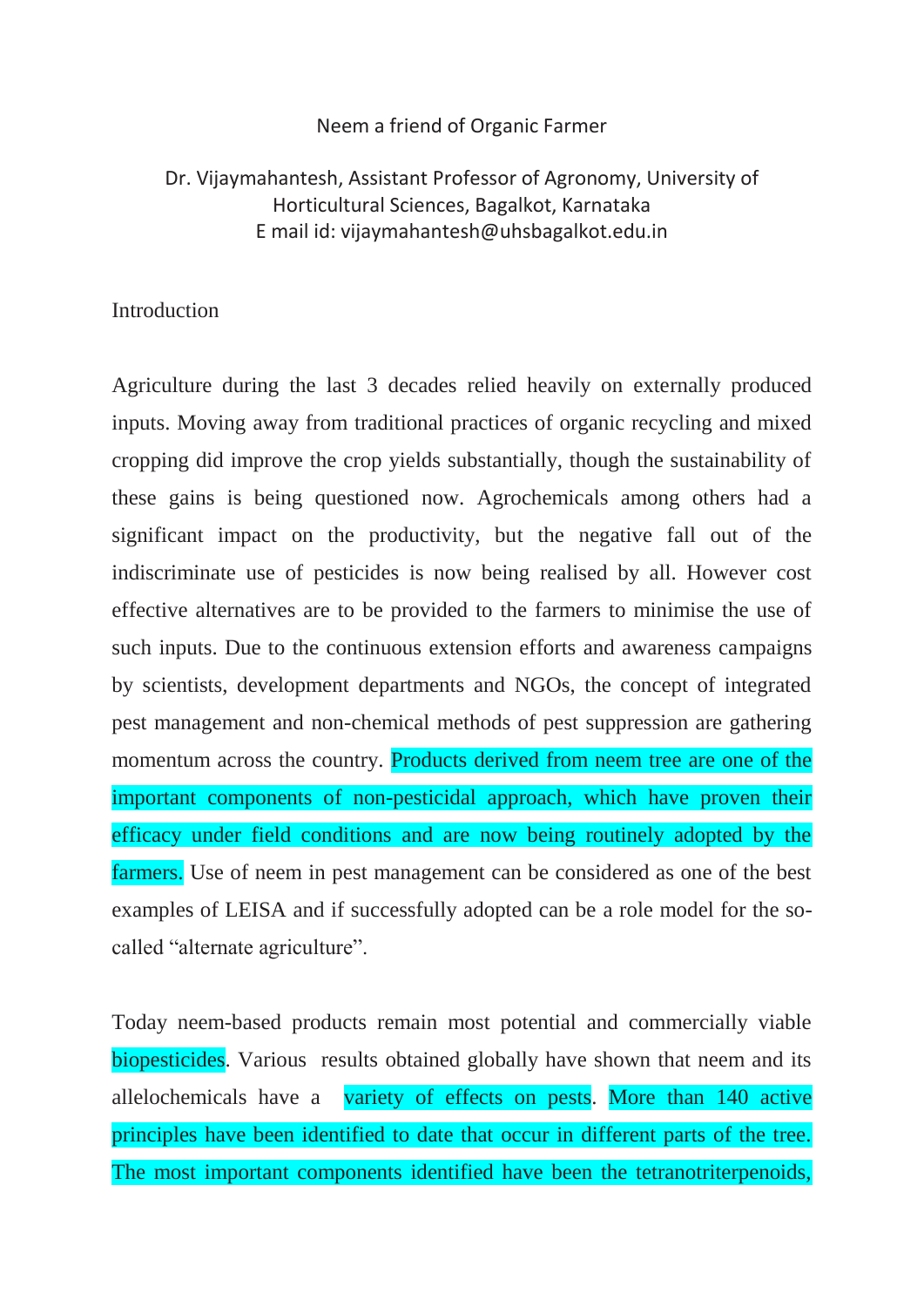the azadirachtins. These occur at concentrations of 0.1 to 0.9 % in the seed core and it has been established that a dose of 30 to 60 g azadirachtin per hectare is sufficient to combat and repel the key pests of various crops.

Over 500 species of insects have been tested with neem products and 413 of these are reportedly susceptible at different concentrations. Similarly, neem preparations also act as nematicides against endoparasitic species of Meloidogyne and Globodera, ectoparasitic species of Hoplolaimus and Tylenchorhynchus and semiendoparasitic species of Rotylenchus and Pratylenchus nematodes. The neem products also control many fungal and bacterial plant pathogens, mites, animal and plant viruses.

### **Mode of action of Azadirachtin**

All biologically active Neem compounds are suspected to be derived from one parent compound, the tetracyclic triterpenoid tirucallol. All other products formed are considered successive rearrangement and oxidation products of tirucallol. It is generally accepted that the tetranotriterpenoid (also called limonoid) compound azadirachtin is responsible for the majority of biological effects observed in organisms exposed to Neem compounds (Isman, 1990). However, 25 different biologically active compounds have been isolated from Neem seeds (Lee et al., 1991). Both primary and secondary antifeedant effects have been observed in the case of azadirachtin. Primary effects include the process of chemoreception by the organism (e.g. sensory organs on mouthparts which stimulate the organism to begin feeding) whereas secondary processes are effects such as gut motility disorders due to topical application only. Schmutterer (1990) suggested that azadirachtin modifies the programs of insects by influencing hormonal systems, especially that of ecdysone. The effects of azadirachtin are both dose and time dependent, prevent both ecdysis and apolysis, and can cause death before or during molting, possibly inducing "permanent" larvae. Azadirachtin appears to block the release of neurosecretory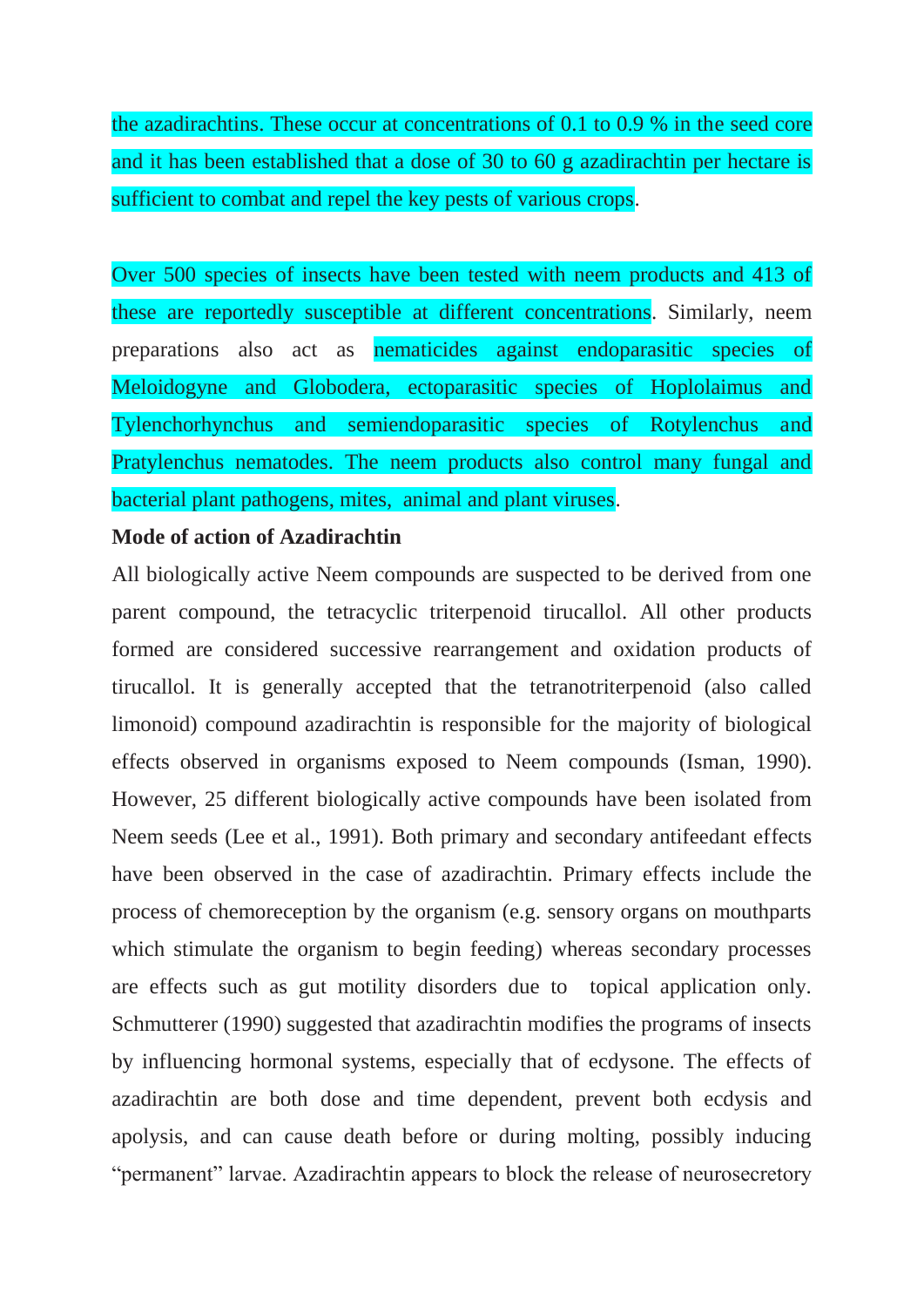material from the corpora cardiaca resulting in a reduced turnover rate. This affects the rate of synthesis of PTTH by brain neurosecretory cells.

### **Use of Neem Products in Organic Farming**

Azadirachtin, a tri-terpenoid present in neem seed kernels, is the main compound responsible for the antifeedant and repellent action of neem products. However, in nature there is a large variation in the quality of neem seeds available with respect to the active ingredient. Secondly, neem products are not effective against all pests. They are most effective against beetle larvae, butterfly and moth caterpillars, reasonably effective against plant hoppers and leaf miners, exhibit satisfactory effect on aphids and white flies but poor control on mealy bugs, scale insects and mites. Therefore, farmers should be made aware of this limitation. Further one cannot see a knock down effect with neem products as with chemical pesticides, since they act essentially as antifeedant, repellent and growth retardants. It is only in the past decade that the pest control potential of neem, which does not kill pest like neurotoxins but affects their behaviour and physiology, has been recognised. Though subtle, neem's effects such as repellency, feeding and oviposition deterrence, growth inhibition, mating disruption, chemosterilization,etc. are now considered far more desirable than a quick knock-down in integrated pest management programs as they reduce the risk of exposing pest natural enemies to poisoned food or starvation. Their safety to mammals is an added advantage. Toxicological data shows that azadirachtin to be relatively low in mammalian toxicity, with an acute oral LD50 to rats of >5000 mg/kg (Koul, 2004). The United States Environmental protection Agency has exempted Azadirachtin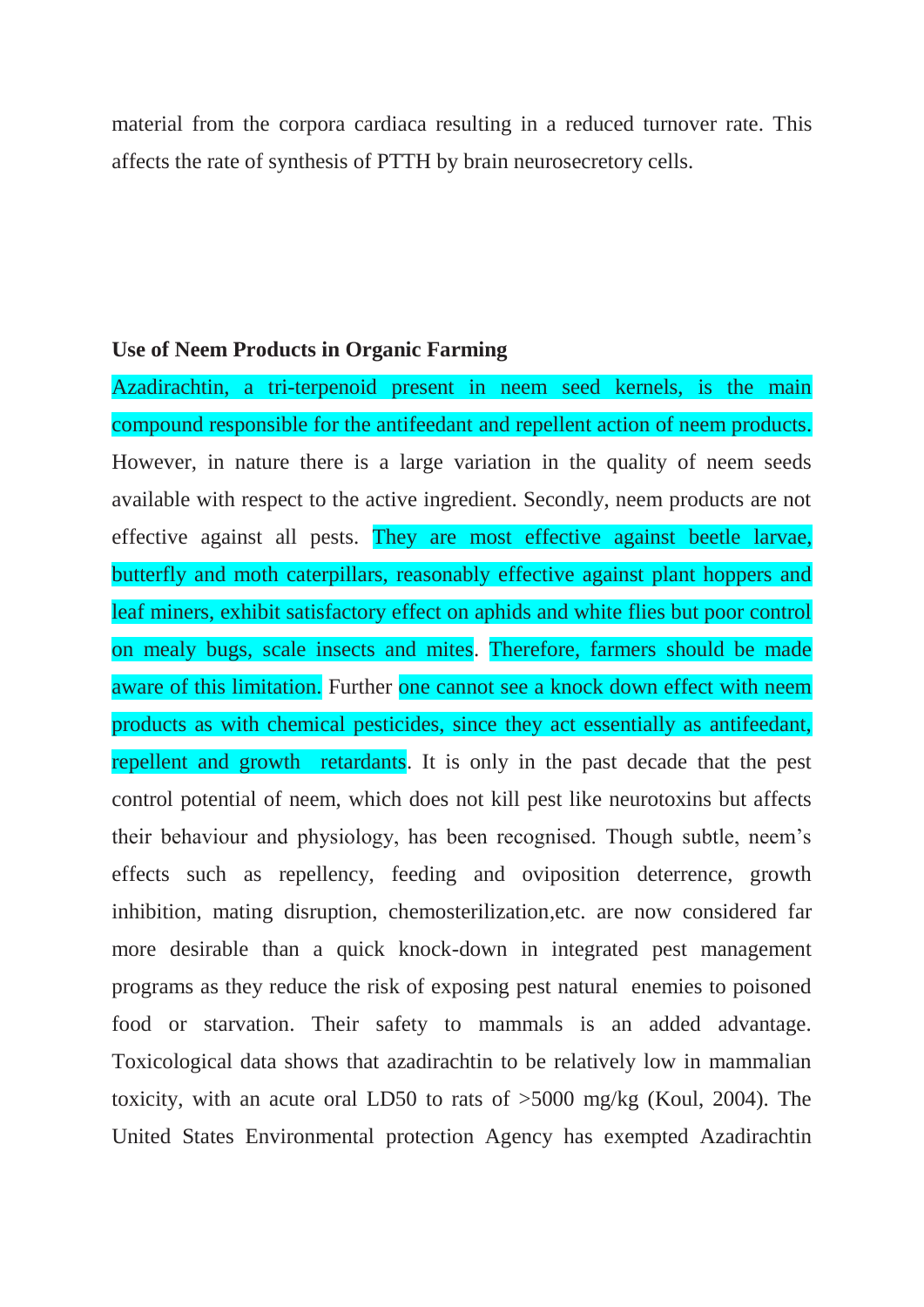from the requirement of a tolerance for residues at a usage rate of 20 gms a.i. per acre per application.

Use of neem products is the best example of an Indian ITK, which was forgotten with the advent of chemical pesticides but again revived during the last five years with new insights into the chemistry, mode of action and field efficacy of active ingredients from neem seed, largely due to extensive research done in India, UK and Germany. With increased awareness on its potential in IPM, a number of doable technologies have been developed which constitute both use of traditional extracts and the high-tech quality assured formulations produced in a modern factory. During the last two years, neem products have at last reached the farmers' fields from the research labs. With abundant resources of neem trees in India (estimated to be 15 million producing nearly 5 lakh tons of seed/annum), the priority has to be on a decentralised, low cost on farm pest management strategy, which truly reflects the concept of LEISA. Following are some recommended uses of neem products at the farm level. These practices can be adopted by the farmers with least external inputs and are based on extensive research during the last one-decade in India and abroad.

### **Neem Seed Kernel Extracts (NSKE):**

This is prepared by mixing 5% finely ground powder/paste of well-dried neem seeds in water. The seed powder is tied in a cloth, immersed in water over-night and stirred well to make a ready to spray suspension. The suspension needs to be filtered through a double-layered cloth while filling the sprayer. The main advantage of the suspension is its effectiveness since it is prepared freshly and the drawback is that it cannot be stored for long since it is a water extract. Farmers need to collect neem fruits well ahead of the cropping season, de-pulp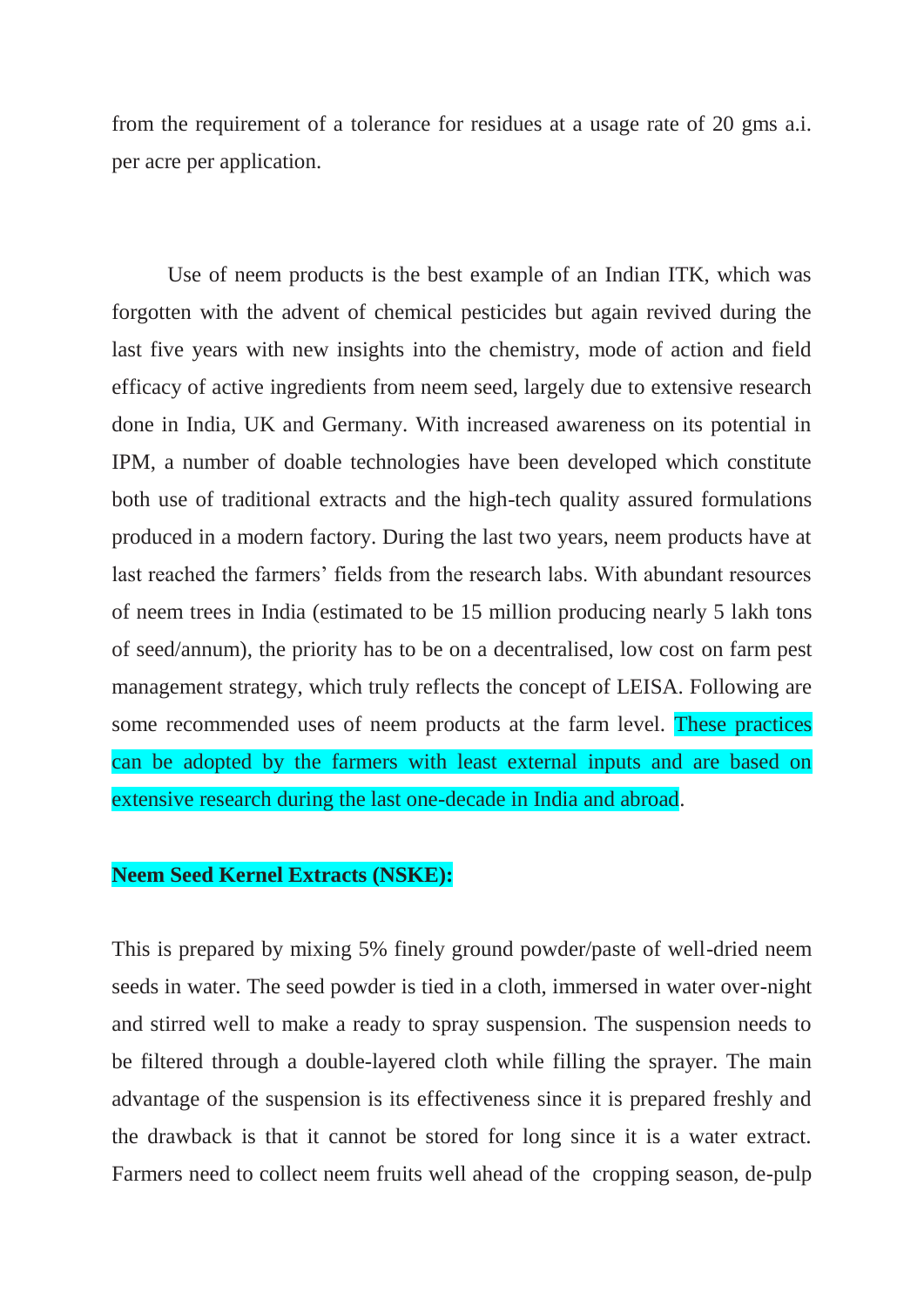and dry them under shade. Moisture control in the de-pulped seeds is critical in maintaining the quantity of the active ingredient. Drying seeds up to a moisture content of 8% is recommended for short term storage.

## **Use of Neem Oil**

Neem oil is mixed in water at 0.5 to 2% concentration, emulsified well and sprayed on the crop. Adding soap solution (5 mL/L) or a commercial emulsifier is important as spraying of neem oil alone or oil not properly mixed with the water can damage the crop due to the phytotoxicity. The quality of neem oil is very important. The active ingredients in neem oil like azadirachtin and salanin remain stable only up to 65oC. Therefore, oil expelled from cold expellers where the temperature is regulated during expelling is most effective. Farmers can also use handexpelled oil without any loss of active ingredients. Because of the variation in the quality of neem oil used by the farmers, the effectiveness of the product differs from place to place.

## **Use of Neem Cake**

Neem cake is used for soil amendment @ 0.25 to 0.5 t/ha and it has variety of effects such as control of nematodes, soil borne fungi and as nitrification inhibitor. Unlike kernel extracts and neem oil, which can be used against specific crop pests more effectively, neem cake can be used for a variety of crops and fruit trees to achieve multiple benefits of increased nitrogen use efficiency and control of soil borne pests and diseases.

## **Advantages of Neem Products**

- The technology of preparation of extracts and application is fairly simple which the ordinary farmers can adopt easily.
- Biodegradable, easily obtained from renewable sources and is available locally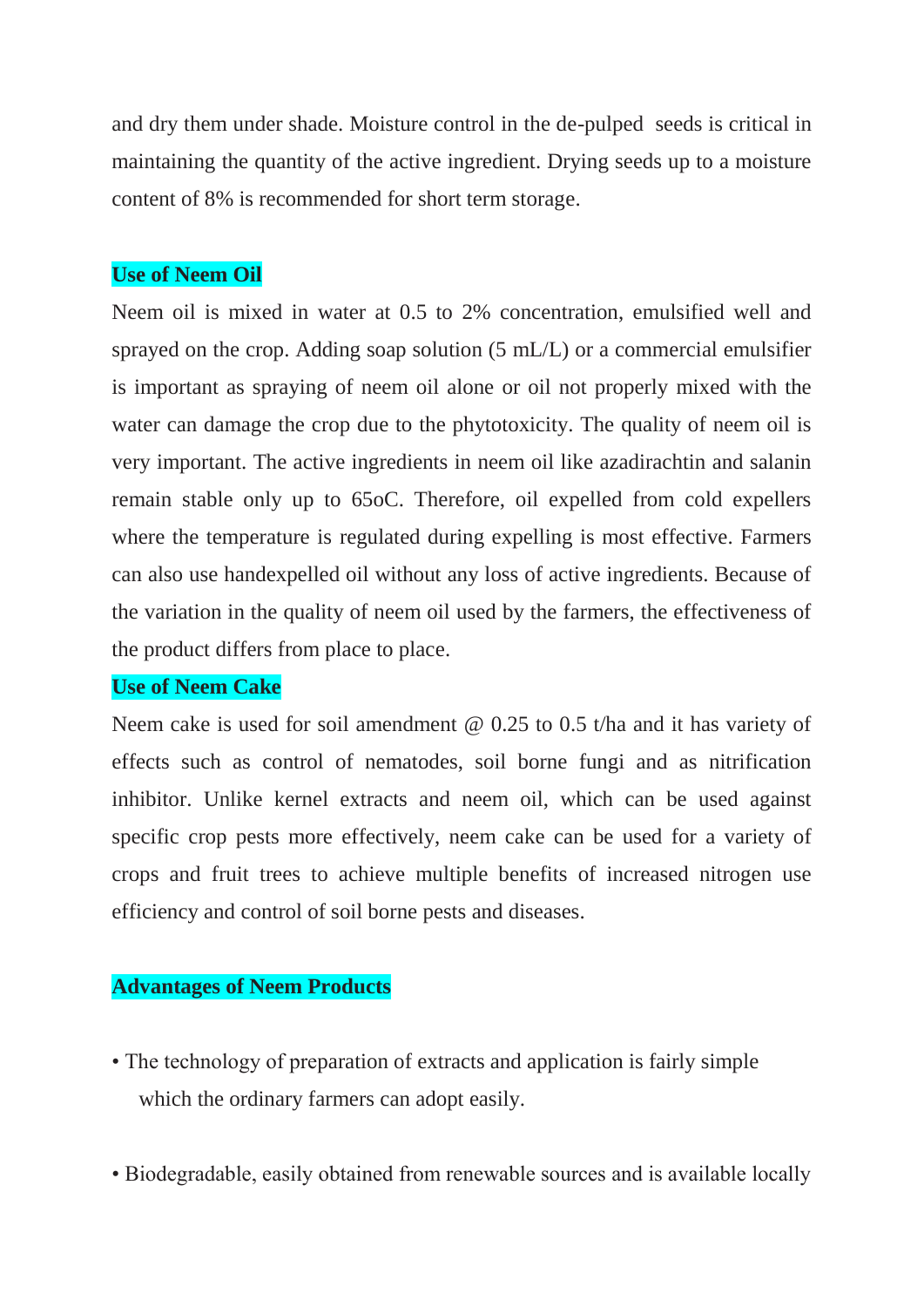every year on the farmer's fields.

- Neem products do not leave residues in the environment, i.e. soil, groundwater and food products like grain, vegetables and fruits.
- Safe to non-target organisms including natural enemies.
- Low risk of pest resistance due to different mode-of-action.

## **Use of Locally Available Neem Seed Resources**

For the neem products to be widely used in pest management, adequate seed resources are to be available to the farmers. Neem trees generally grow in the households, on village common lands, avenues, farm boundaries and often scattered in the middle of the farms. Unaware of the usefulness of the tree in pest control, farmers often cut well grown good yielding trees for marketing as timber. The seed available from the trees growing on common lands and avenues is collected by landless labourers and children and marketed to the village merchants at a low price, which then goes to the organized neem extraction factories in the cities. While this provides some employment and income to the poor, the valuable resource is going out of the village. Under the concept of LEISA farmers need to be educated to use the neem seed resources available within their households or farms for their own land. As a next step it should be ensured to use of entire seed resources generated in the village within that village only. This is a critical aspect of popularizing neem in a decentralized mode of pest management. Used properly, locally prepared neem extracts are as effective as the commercial neem formulations, which are quite expensive to the farmers.

### **Planting More and More Neem trees**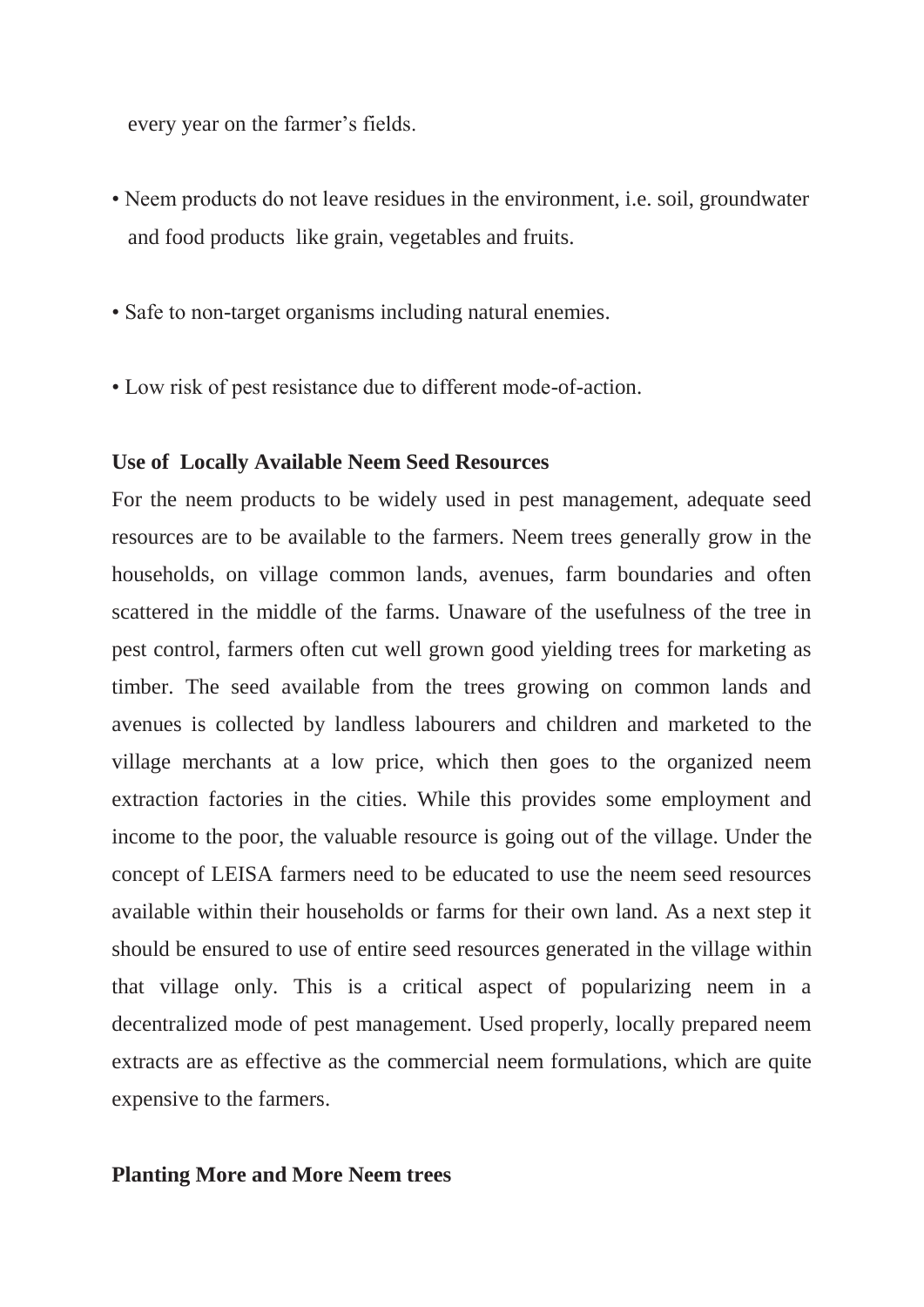Besides discouraging cutting of existing neem trees, there is a need to promote planting of neem trees in villages to ensure availability of seed resources on a sustainable basis locally. Many research centres have identified superior type neem trees which have higher quantity of active ingredients in the seed, besides having good silvi-cultural characters. Early flowering and fruiting in some of the selected trees helps in collecting much of the fruits before the starting of the monsoon season thus avoiding damage of fruits due to excess humidity and fungal infection. These seeds/saplings can be made available to the farmers and NGOs on a specific request. Even tissue culture plants of this elite clone can be made available in limited number for model plantations. These plants flower early and produce uniform yields. As a typical example of LEISA, 8-10 neem trees of selected variety planted around the farm boundary can provide sufficient seeds after 5 to 6 years to control important pests in one acre of land on a renewable basis. This practice of planting few trees around every farm is more sustainable than commercial block plantations in a concentrated manner. Neem planted in monoculture is prone to pests and diseases. Boundary plantation of neem trees therefore should be taken up as a campaign to produce enough seed for future use in IPM.

### **Other Plant Products**

Like neem, pongamia and custard apple are other plant species with good potential in IPM and organic farming. Pongamia seed powder extracts, oil and cake can be used in similar manner as that of neem. Combined use of neem and pongamia oil in 5:1 ratio was found to be more effective than neem oil alone. Custard apple leaf extracts and seed extracts are also quite effective. Leaf extracts are prepared by grinding 50g fresh leaves in one litre or boiling in water till dark colour is obtained. Cooled extract is filtered and sprayed. In case of seed extracts 500g powder can be suspended in 10 litres. After 12h soaking, it is